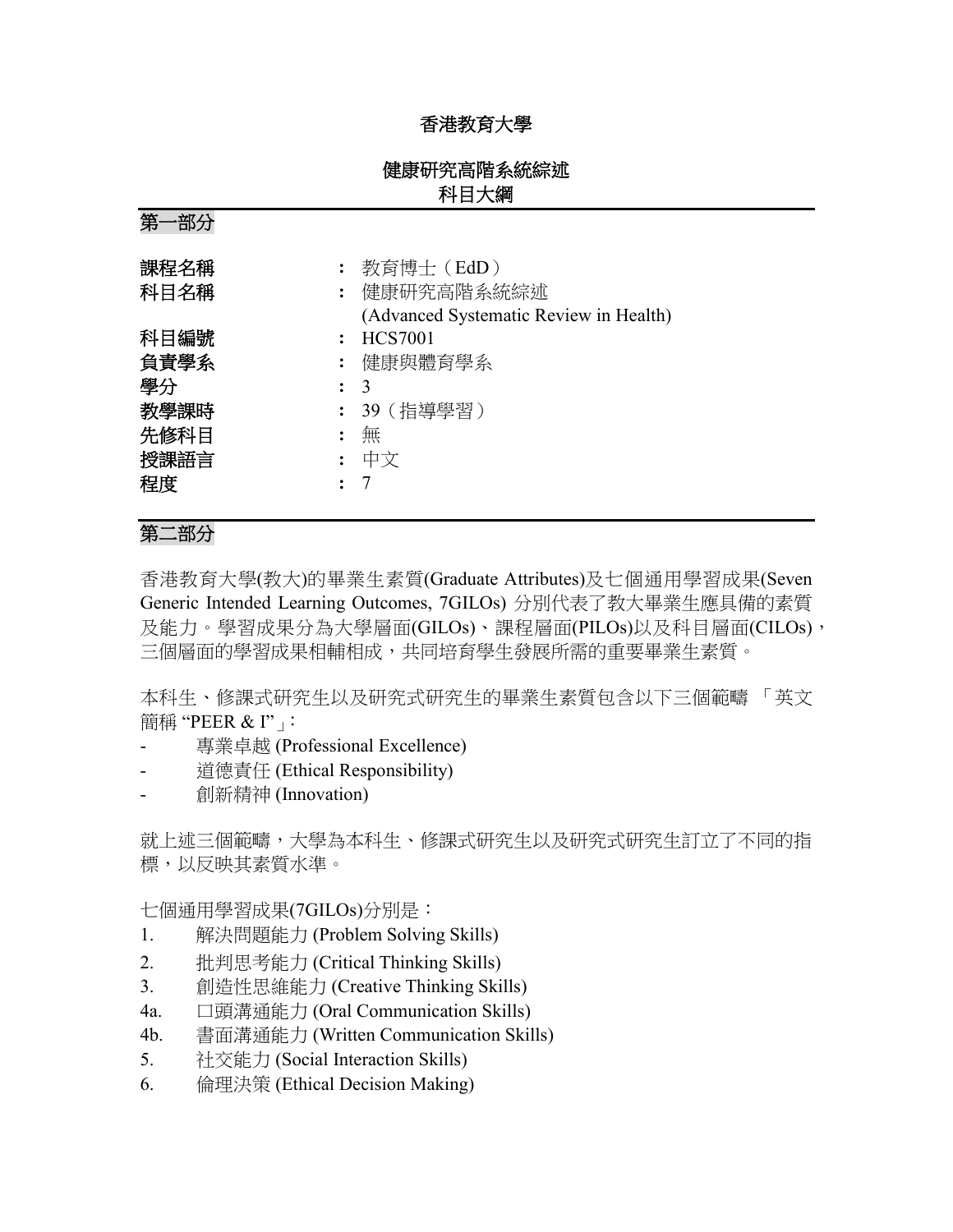#### 7. 全球視野 (Global Perspectives)

## **1.** 科目概要

本課程旨在根據既定的研究問題,為學生的初步研究綜述提供系統方法。學生 將學習如何辨識、選擇、綜合和評估與設定研究問題相關的高質量研究論文和 證據。完成本課程後,學生應能夠整理相關證據以解決健康研究系統綜述的設 計、分析、闡釋及具體研究問題。學生將學習如何通過這些系統方法使偏差最 小化,並以此為政策及健康決策提供資訊。

#### **2.** 預期學習成果

成功完成本課程後,學生應能夠:

成果一:辨識能夠進行批判性地搜尋、評估及綜合證明的證據;

成果二:為數據提取程序制定可行計劃;

成果三:檢驗不同研究方法的有效性、偏差及混合變量;

成果四:對系統綜述進行批判性評估。

#### **3.** 內容、預期學習成果及教與學活動

| 教授内容            | 預期學習<br>成果 (CILOs)       | 教與學活動         |
|-----------------|--------------------------|---------------|
| 系統綜述的原則         | 成果一                      | 導修、案例研究、與導師討論 |
| 系統綜述的一般方法       | 成果二                      |               |
| 辨識進行系統綜述的基本步驟   | 成果一<br>成果二<br>成果三        |               |
| 制定系統綜述/統合分析研究方案 | 成果一<br>成果二<br>成果三<br>成果四 |               |

#### **4.** 評核

| علاد س<br>п,<br>ヘフド<br>$\mathbf{A}$ | ╱□里 | 曲壆習<br>THE .   |
|-------------------------------------|-----|----------------|
|                                     |     | 成果 (C<br>CLLOS |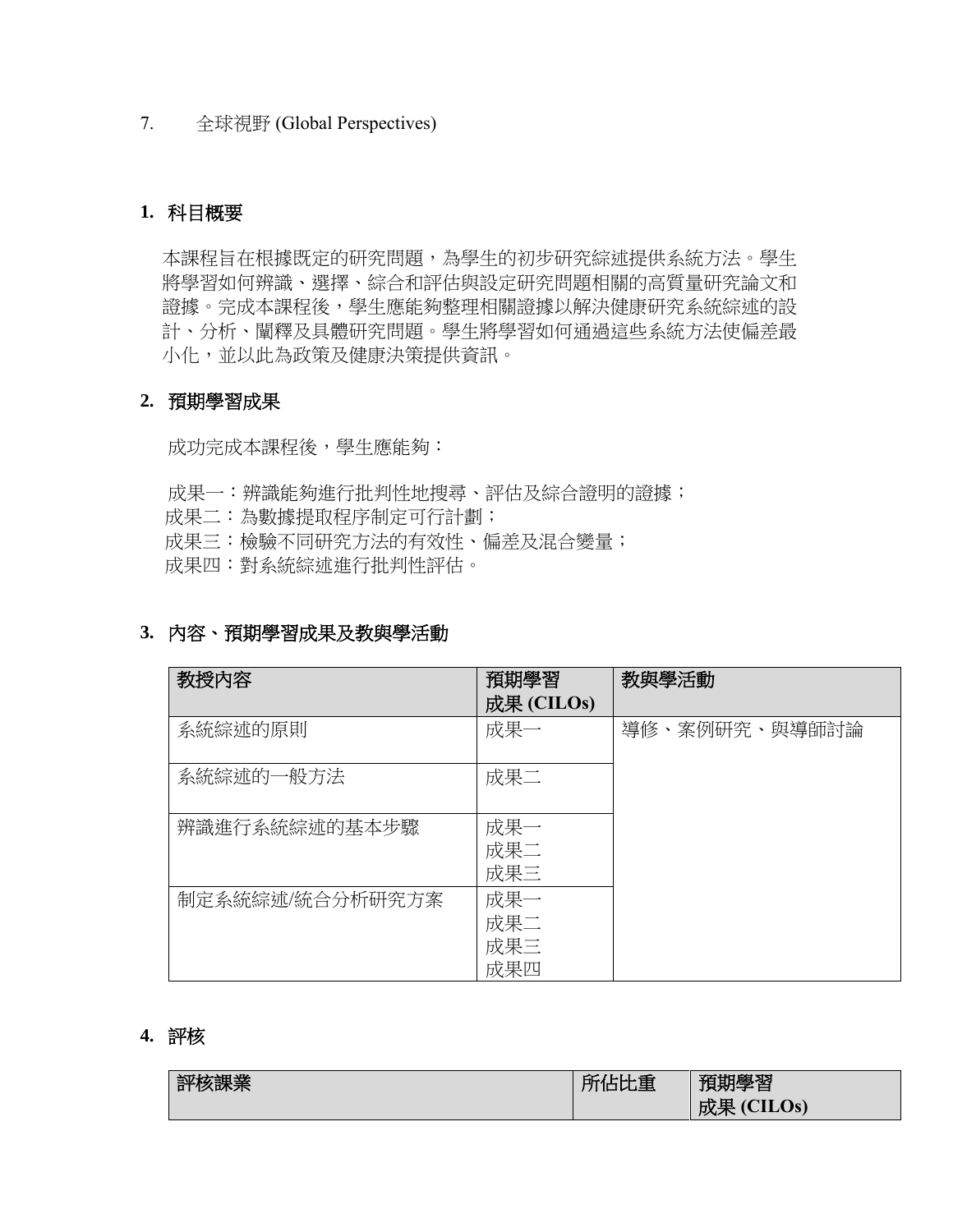| (一) 導修:<br>學生須與導師就課程內容涵蓋的不同主<br>題進行導修。            | 20% | 成果一<br>成果二<br>成果三<br>成果四 |
|---------------------------------------------------|-----|--------------------------|
| (二) 在線討論:<br>學生須與導師就課程內容涵蓋的各項主<br>題進行討論,並向導師提供反饋。 | 20% | 成果一<br>成果二<br>成果三<br>成果四 |
| (三)個人作業:<br>學生須提交一份內容詳盡的針對系統綜<br>述的批判性評估。         | 60% | 成果一<br>成果二<br>成果三<br>成果四 |

# **5.** 指定教科書

Higgins, J. P. T., Green, S. (editors).Cochrane handbook for systematic reviews of interventions. Version 5.1.0 [updated March 2011]. The Cochrane Collaboration, 2011. Available from [www.cochrane-handbook.org](http://www.cochrane-handbook.org/)

# **6.** 推薦書目

Boland, A., Cherry, M. G., Dickson, R. (2013). *Doing a systematic review: A student's guide.* London: Sage Publication Ltd.

Centre for Reviews and Dissemination. (2008). *Systematic reviews: CRD's guidance for undertaking reviews in health care*. CRD, University of York: York Publishing Services Ltd. Available from: [http://www.york.ac.uk/inst/crd/pdf/Systematic\\_Reviews.pdf](http://www.york.ac.uk/inst/crd/pdf/Systematic_Reviews.pdf)

- Gough, D., Oliver, S. & Thomas, J. (2012). *An introduction to systematic reviews.*  London: Sage Publication Ltd.
- Hemingway, P. & Brereton, N. (2009). What is a Systematic Review?. *What is…? series,*   $(2^{nd}$  ed), Available from: [http://www.medicine.ox.ac.uk/bandolier/painres/download/whatis/Syst-review.pdf](http://www.medicine.ox.ac.uk/bandolier/painres/download/whatis/Syst-revi)
- Littell, J. H., Corcoran, J. & Pillai, V. (2008). *Systematic reviews and meta-analysis.*  Oxford: Oxford University Press, Inc